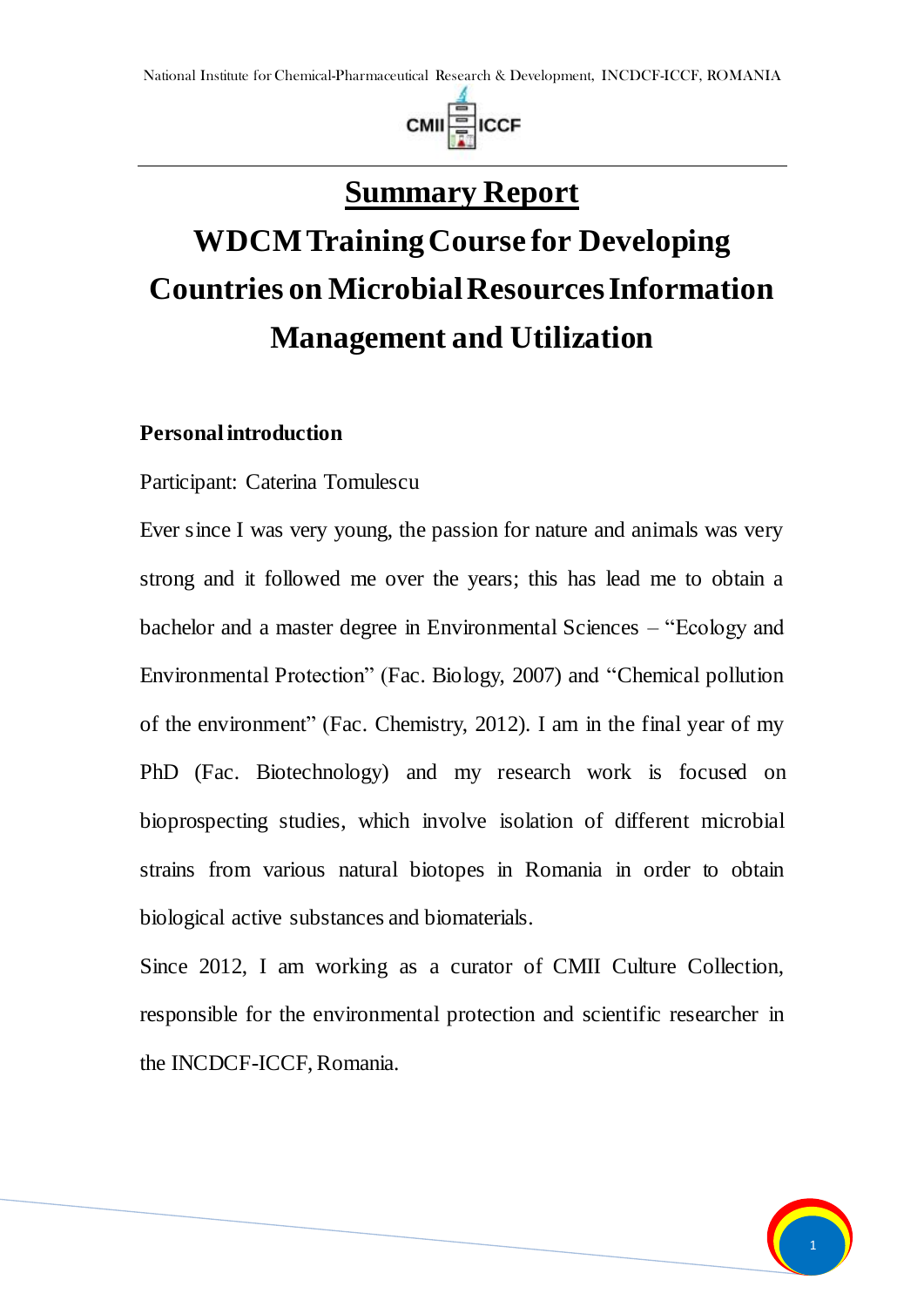

*Collection of Industrial Importance Microorganisms, CMII-ICCF-WFCC 232*

### **ABSTRACT**

*National Institute for Chemical-Pharmaceutical Research & Development, INCDCF-ICCF, Romania hosts the CMII-ICCF-WFCC 232 Culture Collection of Industrial Importance Microorganisms. Established in 1952, the CMII collection, part from the Pharmaceutical Biotechnologies Department, holds over 400 strains of bacteria, yeasts and fungi as producers of pharmaceuticals and similar ingredients, biopolymers, amino acids, enzymes, single-cell proteins, vitamins, bio-pesticides, and bio-stimulants.*

*This report describes a short overview of CMII Culture Collection, WDCM training course and future expectations for further cooperation.*

**Key words: WFCC 232, CMII, ICCF, microorganisms of industrial importance, Romania**

#### **1. Brief introduction of your Culture Collection.**

National Institute for Chemical-Pharmaceutical Research & Development, INCDCF-ICCF, Romania hosts the CMII-ICCF-WFCC 232 Culture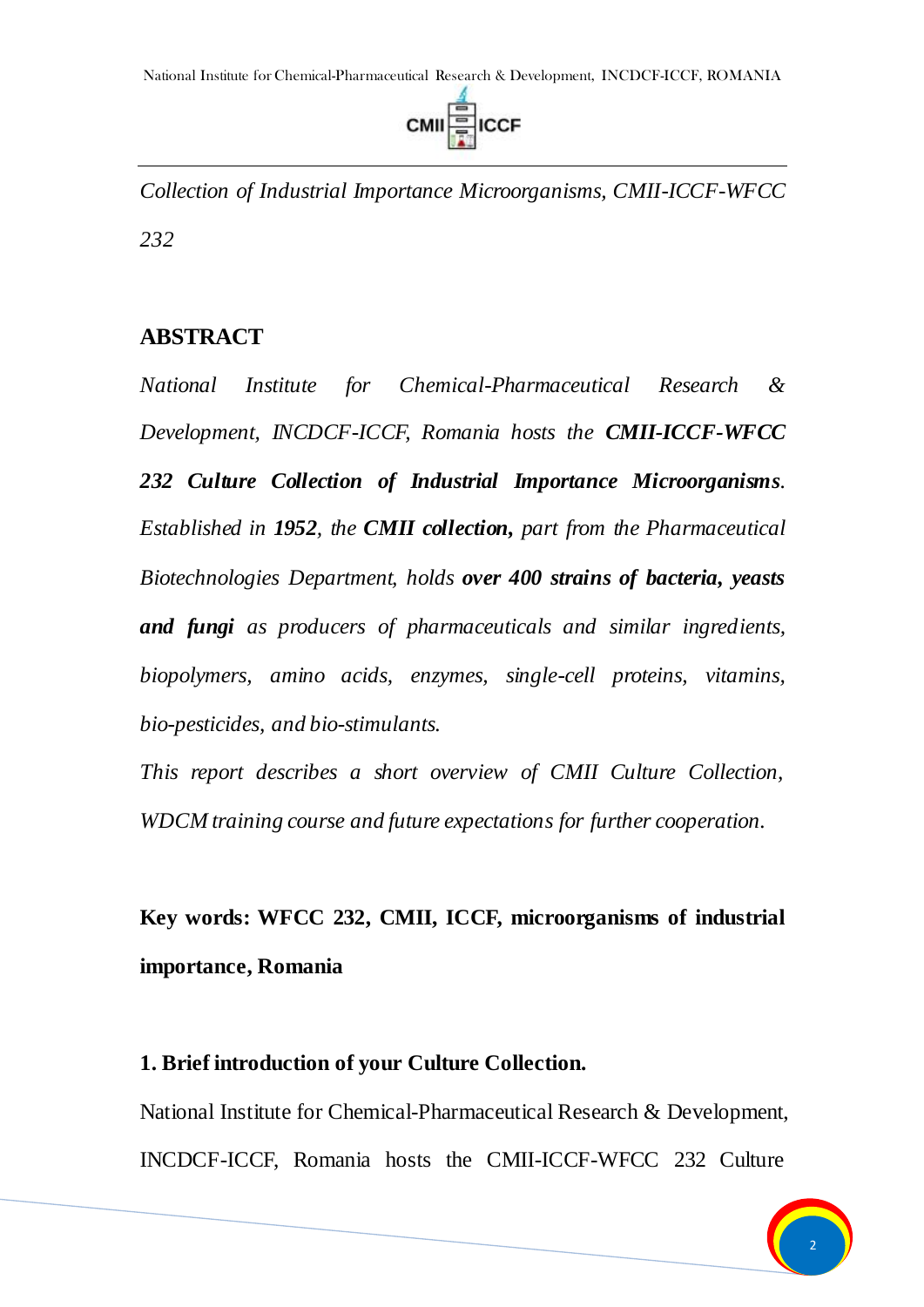

Collection. INCDCF - ICCF is organized as 6 main departments involved in R&D projects applicable by technology transfer and innovation. In the field of microbial biotechnology, ICCF has a specialized department since its beginning (1949) and a successful activity of research and development, whose results have meant more than 500 patents for inventions and technologies, out of which a large number was transferred in industry. Only over the last 7 years, ICCF has been coordinating around 17 microbial biotechnology projects in national R&D programs. The biotechnology department has a notable experience regarding processing of agricultural wastes as renewable energy sources and collaborates with the Analysis Department (GLP certified) to perform studies and determinations, checking the conformity to required EU standards. Projects on environment and agriculture, plus the services offered by various studies especially the analytical ones, contribute to a high experience accumulated over time.

#### *About CMII Culture Collection:*

Established in **1952**, the **CMII collection,** part from the Pharmaceutical Biotechnologies Department, holds **over 400 strains of bacteria, yeasts and fungi** (**other 102 strains** are pending identification). Since then, CMII as an in house Culture Collection has grown in the frame of projects financed by public authorities and companies.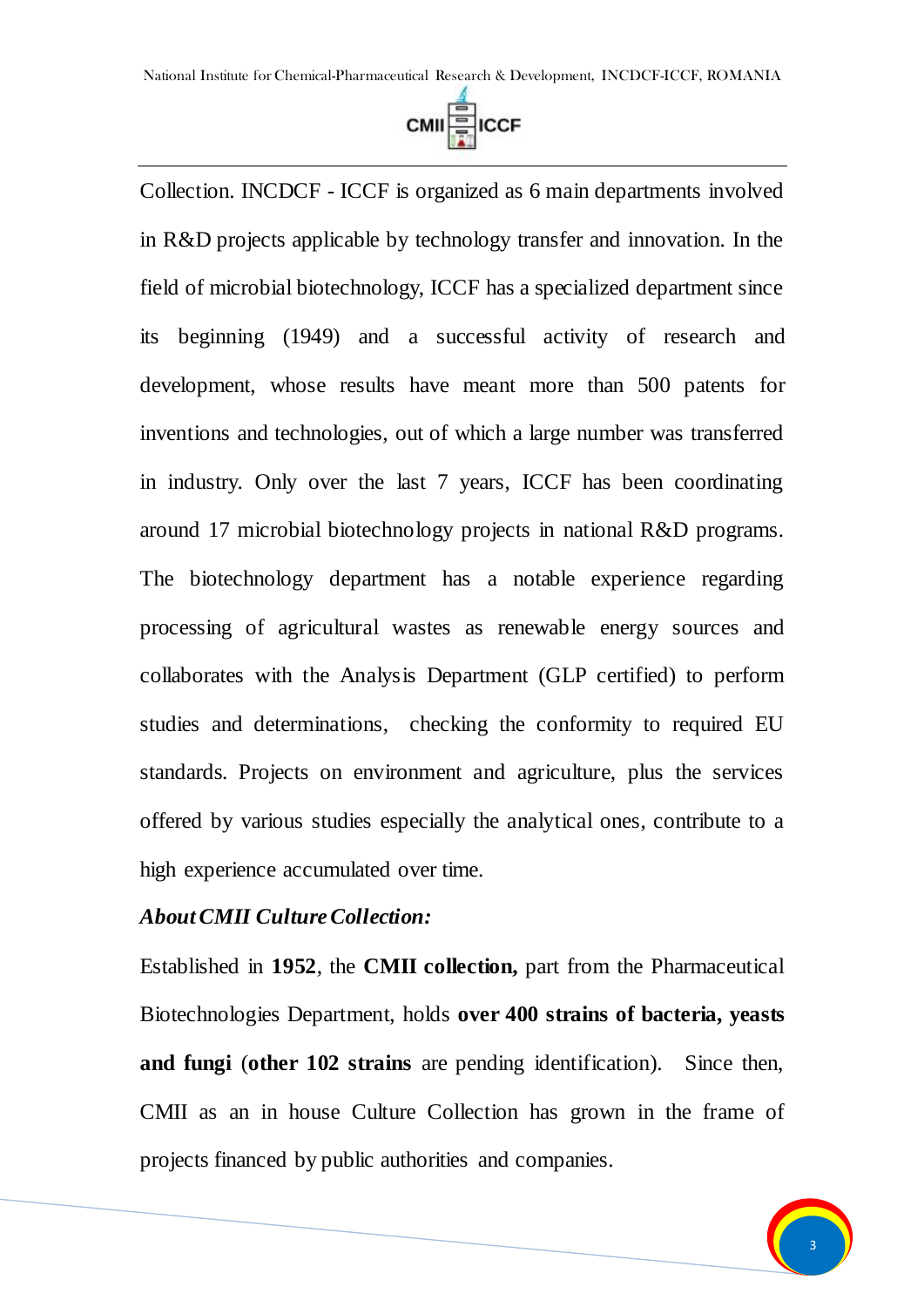

**Since 1981**, CMII has been registered at the **World Federation of Culture Collections** (id number **WFCC 232**). In **2014**, CMII joined in a pan-European distributed research infrastructure, **Microbial Resource Research Infrastructure – MIRRI**, as a **collaborating party** and **national node** in Romania. The collection strains are of industrial importance (biohazard groups 1 and 2) as producers of pharmaceuticals and similar ingredients, biochemicals, as well as for veterinary and agrochemical use. A lot of them were obtained through programs of mutagenesis and artificial selection and found industrial applications: biopolymers, amino acids, enzymes, single-cell proteins, vitamins, bio-pesticides, bio-stimulants. 60 strains and procedures are protected by patents.

The CMII-ICCF main directions are focusing on bioactive substances and biomaterials synthesis, R&D upstream and downstream processes, mostly with pharmaceutical applications. They are further developed to medicines or similar health products by pharmaceutical technology, analytical and pharmacological characterization studies in the institute. Therefore, the main function of CMII is to maintain strains of research interest, most of them having potential industrial application in amino acids, enzymes, probiotics, biopolymers SCP, food and fodder additives production, green chemistry.

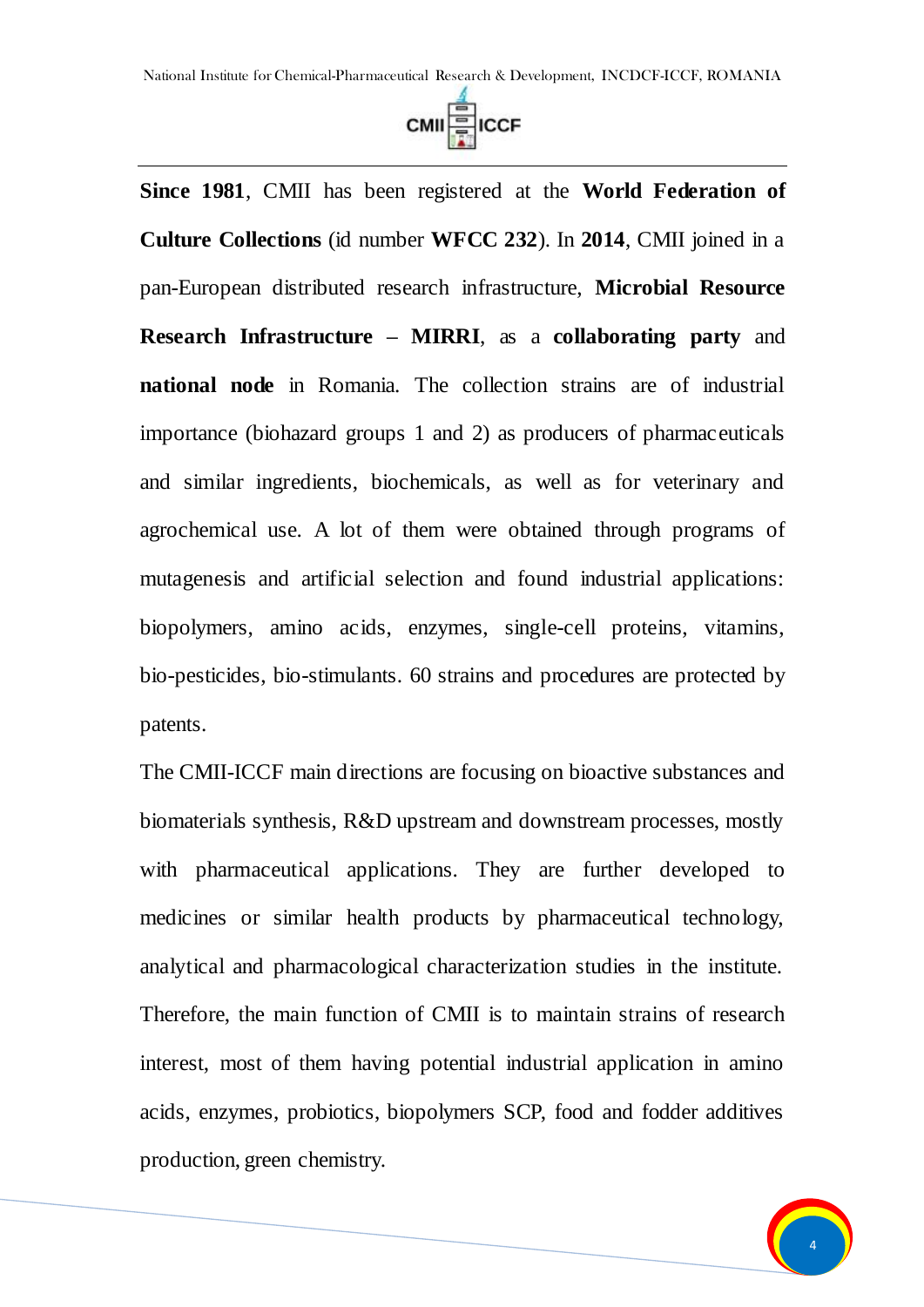

Some examples of the biosynthesis technologies provided through the research studies, which were mainly conducted in the frame of many national projects are summarized here: obtainment of bacterial xylanase, pullulan (type), curdlan and xanthan polyssacharides, biodegradable biopoliesters, "Bactosan" – product of veterinary use and "Bactobiogen" - product for human use, both to restore normal intestinal flora, microbial ecological products with biostimulation and biofertilization action, biological products used for the control of pathogenic fungi attacking culture plants, probiotics with microorganisms (for veterinary use), chromiated yeast biomass with hypoglycemiant action, yeast biomass bioproduct enriched in chromium and selenium with antioxidant and antidiabetic action, seleniated yeast biopreparate from *Saccharomyces cerevisiae* cultures with antioxidant action etc.

The CMII Culture Collection has an online catalogue (the third edition was developed in accordance with the CABRI instructions Common Access to Biotechnological Resources - Laboratory Procedure for Microorganisms; it contains the descriptions of 250 strains, in their vast majority of biotechnological interest - other 208 strains are currently being characterized and verified, and other 102 are pending identification). The origin of the strains is mainly constituted from natural biotopes, other Service Collections throughout the country and abroad or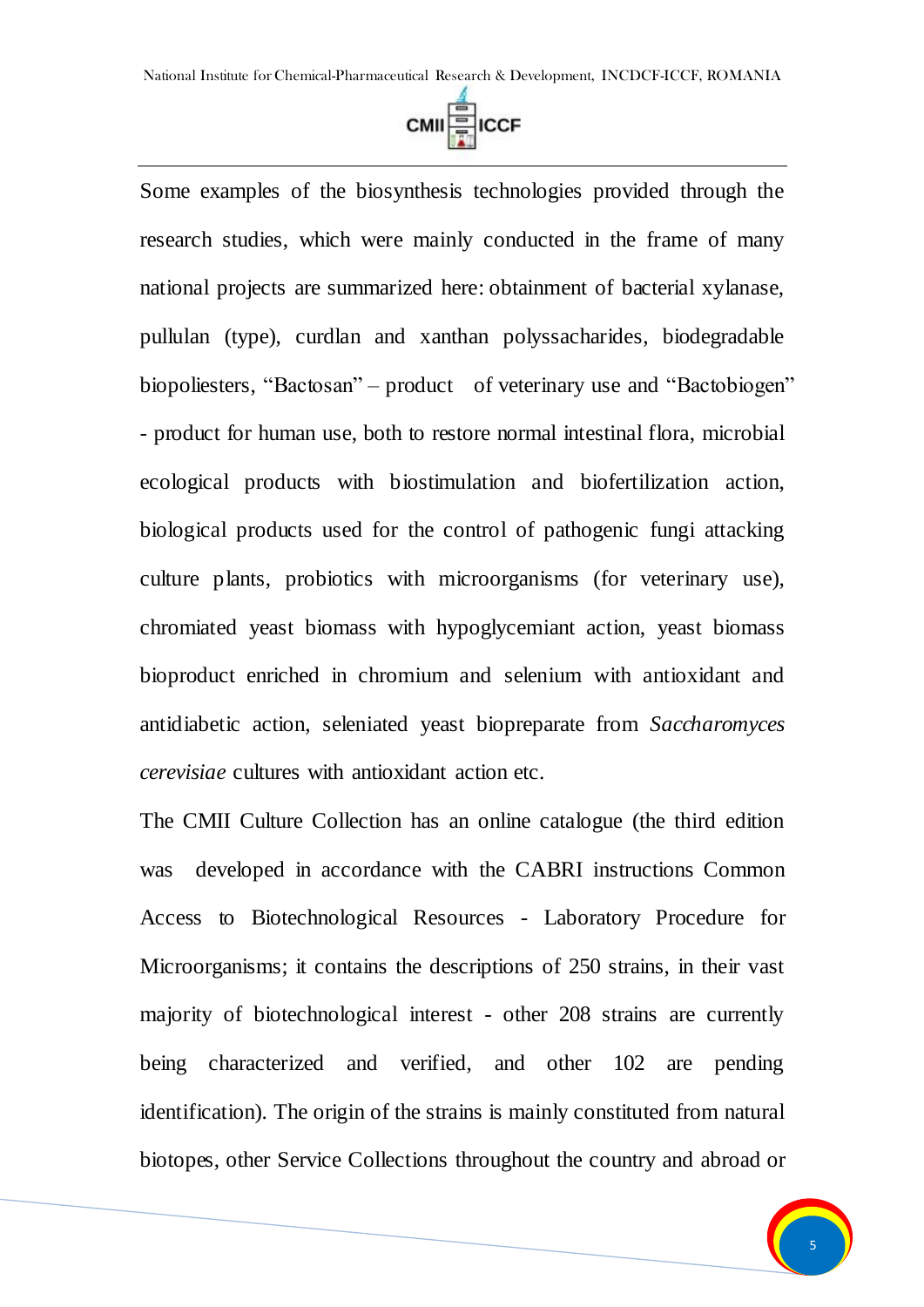

exchanges among collections in the country under RDI contracts. The strains are tested and characterized regarding their biotechnological potential and used to obtain derivatives or pharmaceutical products. The techniques applied in CMII - ICCF - WFCC 232 for long-term preservation of microorganisms are slant cultures, lyophilisation and liquid nitrogen storage.

The catalogue can be downloaded through the Institute webpage:

[http://cfarm.ncpri.ro/sct\\_1/page\\_58/culture\\_collection\\_of\\_industrial\\_imp](http://cfarm.ncpri.ro/sct_1/page_58/culture_collection_of_industrial_importance_microorganisms_-_cmii.htm) [ortance\\_microorganisms\\_-\\_cmii.htm](http://cfarm.ncpri.ro/sct_1/page_58/culture_collection_of_industrial_importance_microorganisms_-_cmii.htm)

#### **2. Benefit from the training courses.**

The major benefits provided by the WDCM training course could be described in terms of both, personal and institutional.

Therefore,

personal achievements could be characterized as follows: above all, as a participant at WDCM training course I am tremendously grateful for this opportunity, which has met some of the most important development needs in terms of my starting career as a scientific researcher, in the field of microbiology. Secondly, truly appreciated was the possibility to broaden my perspective over what does worldwide research work mean. And last but not least, since the beginning of my trip to China until now, I have found a very pleasant feeling about myself, regarding some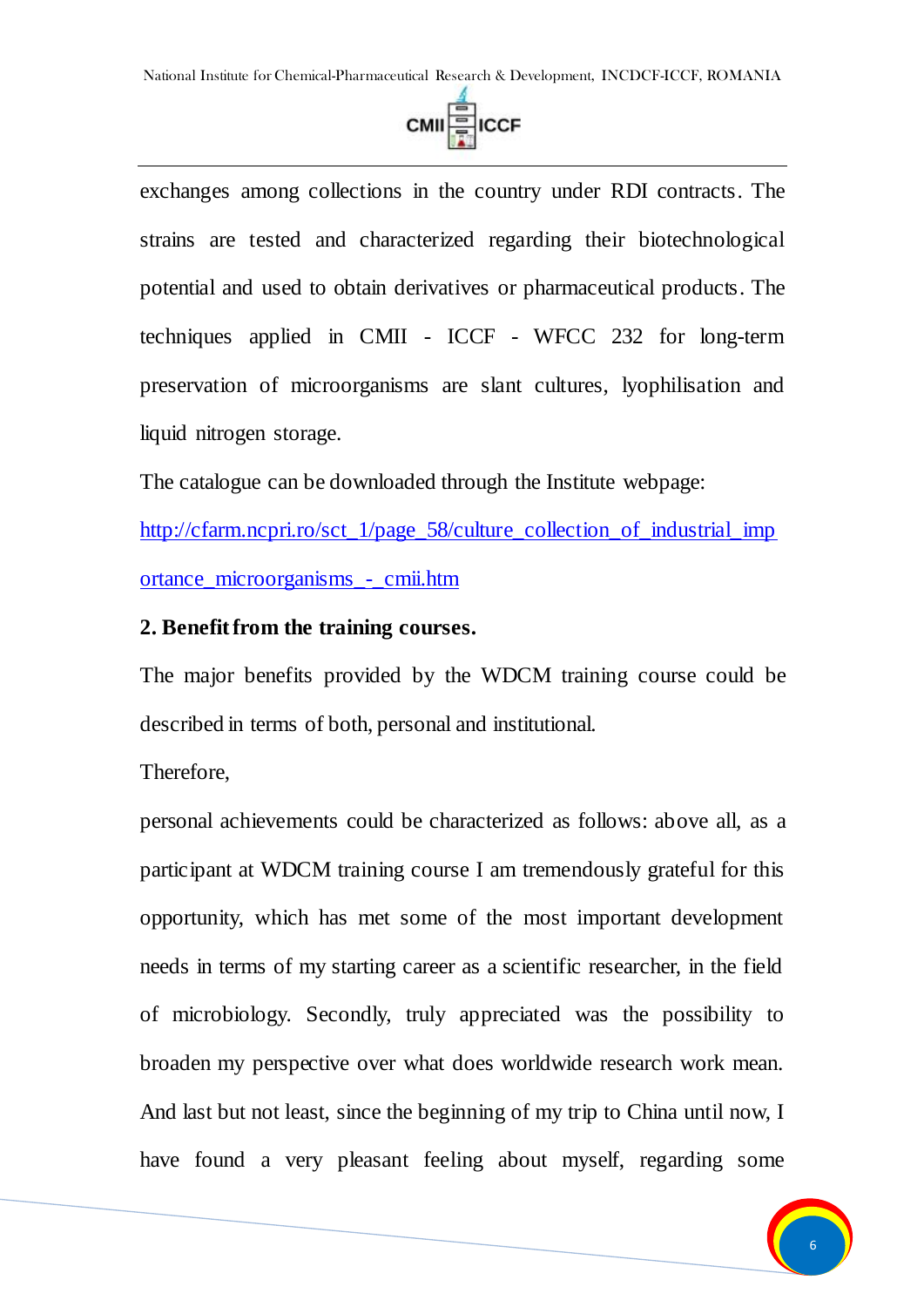

particular matters, such as communication and social abilities, as well as adapting to a totally new environment; I have been quite unexpectedly impressed about how significant and continuously extensive these could be, in order to fulfill my curiosity and exploring needs.

On the other side,

from the institutional perspective, as a scientific researcher, main curator of CMII Culture Collection and responsible for environmental issues, I would like to highlight the main benefits provided by WDCM training course:

Foremost,

one of the substantial gains is principally related to the worldwide visibility; the CMII's necessity to be visible at international level has started a long time ago, when the WFCC identification number (232) was given due to the its registration at the World Federation of Culture Collections, in 1981. At the same time, uploading our strains information in the Global Catalogue of Microorganisms (GCM) has been considered a great step forward to promote CMII's research work.

The WDCM training course came as a very well appreciated and helpful winning for our young researchers, who are working hard to maintain, revive and the most important, to reveal the great biotechnological resources of an "old-fashioned" Culture Collection as a real treasure for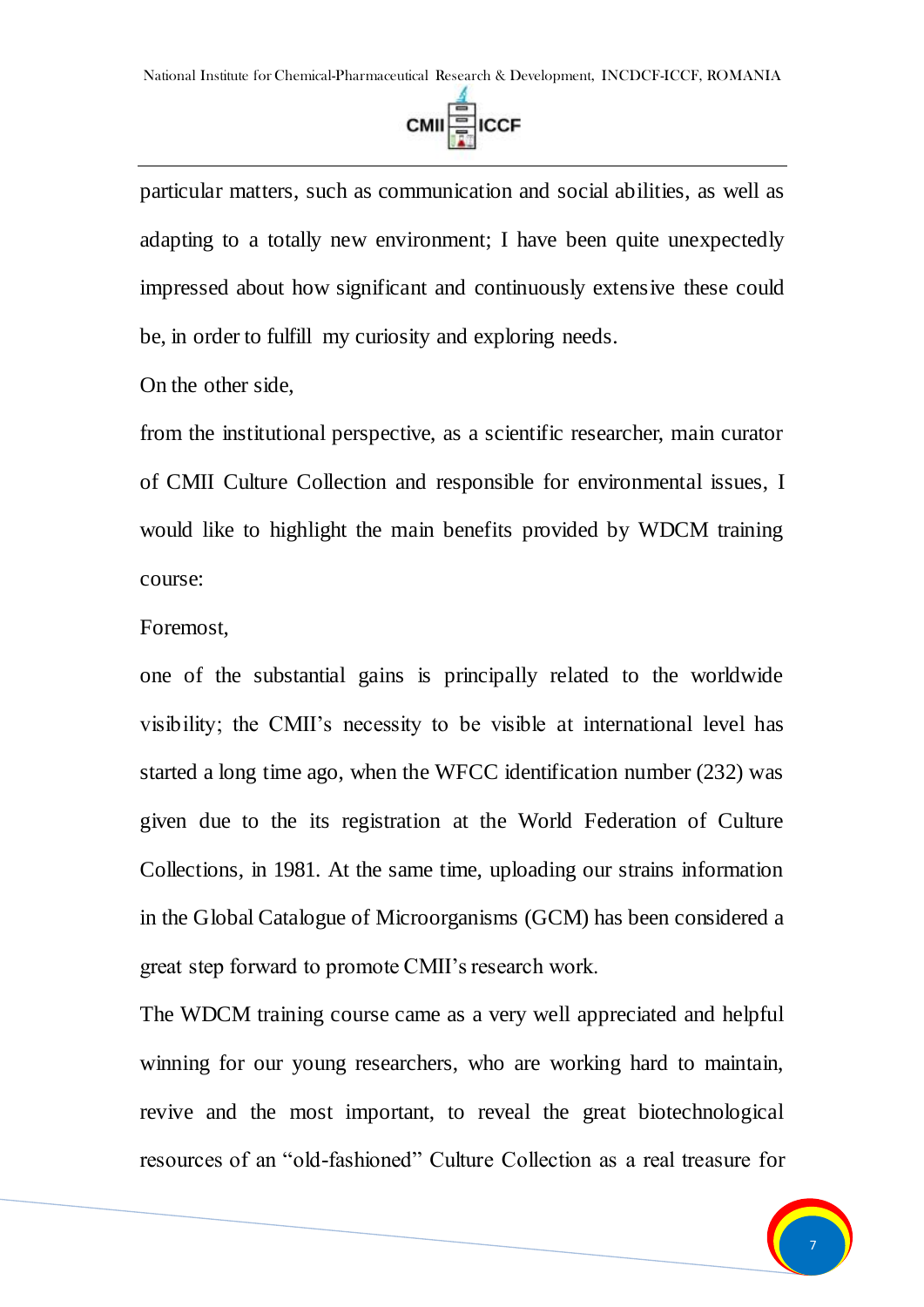

economic development, taking into account the actual necessities for green technologies, so mandatory for a clean and healthy environment. Furthermore, the course lead to a "communication network" established between the participants from different countries, which, hopefully, could be considered as a starting "platform" for future collaborations.

WDCM offered an opportunity for small collections to take a closer look on how some of the most prestigious collections in the world and not only, are working together in order to disseminate their knowledge and management practices. Information about their services, preservation and identification methods, research projects, databases, standards and future expectations were also provided. With this occasion, idea of developing a national network in Romania has immediately started to "bloom", as a solution to bring together all our small Culture Collections in order to be more visible for industry.

The main interest of CMII is focused on promoting the industrial importance microorganisms preserved in the collection, beyond national borders and this training course offered useful information about the infrastructure necessities, the efficient management of biological resources, the compliance with Nagoya Protocol and CBD and different ISOs (ISO TC 276 – Biotechnology, especially). Lectures about different resources networks, biotechnology, metagenomics, and newest research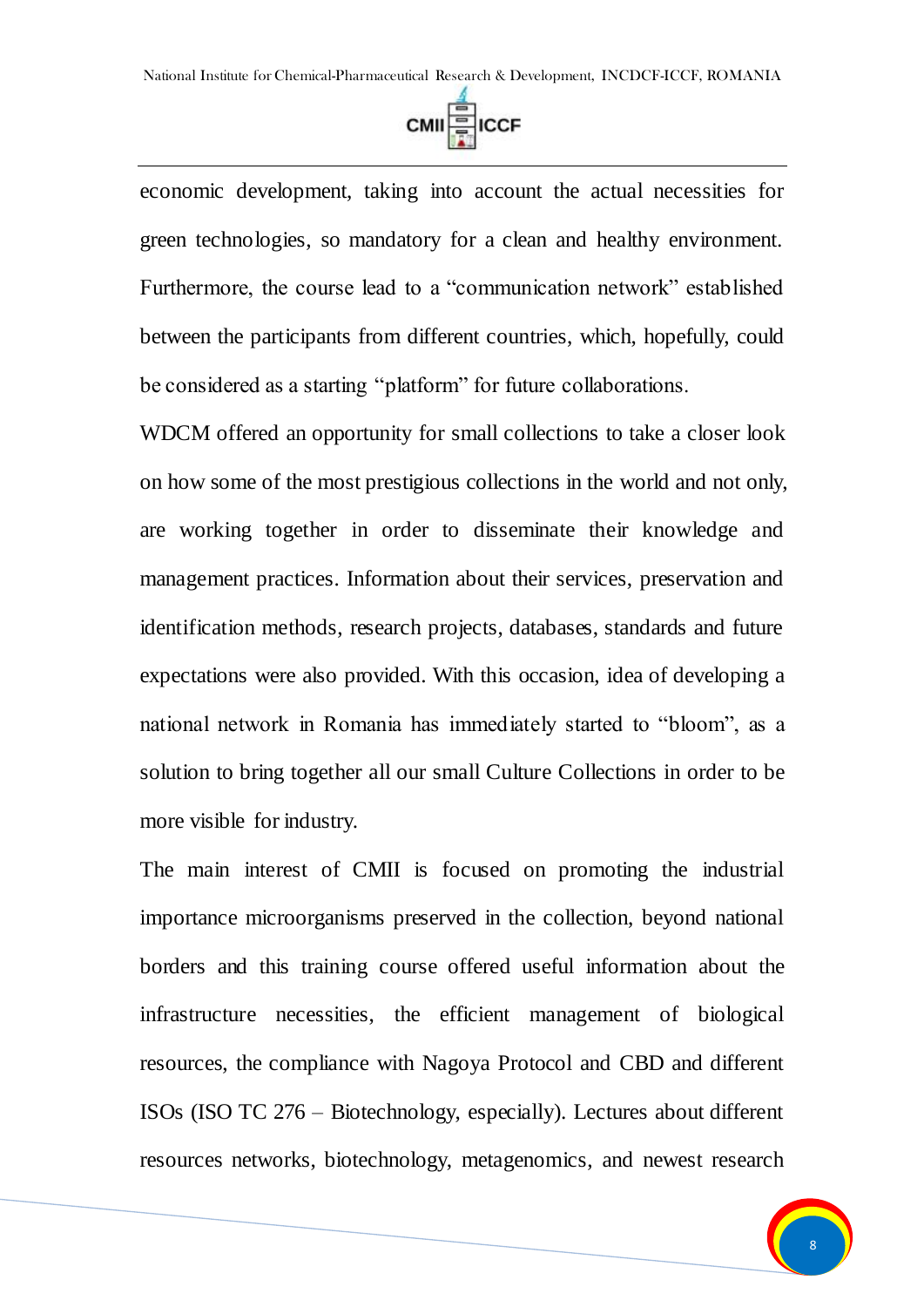

in pathogens taxonomy, bioinformatics or the latest publications in the field were also, greatly appreciated.

It was a real honor to participate at the WDCM 50<sup>th</sup> anniversary, where some of the most renowned science names in the world presented their latest research results.

#### **3. Suggestion on WDCM work.**

The huge efforts made by the WDCM team in order to establish and continuously develop some of the most recognized databases in the world are highly appreciated. It is a major step for Culture Collections, by promoting and supporting them to become more visible for worldwide users. Offering easy access at related information bring together both, scientific community and global industry.

As a beginner user of WDCM databases and a young curator, I have only a few suggestions, although from a personal perspective:

e.g http://gcm.wfcc.info/cc/ - it would be very useful if you can introduce a short description for each of the following terms: ORDERS, DEPOSITS and MTA, so as all of database users (the beginner ones and those from very small collections, especially) to know what should be uploaded. Also, it will be useful if you can provide some example formats…yes, every Culture Collection is different, but a minimum set of information can be used as a model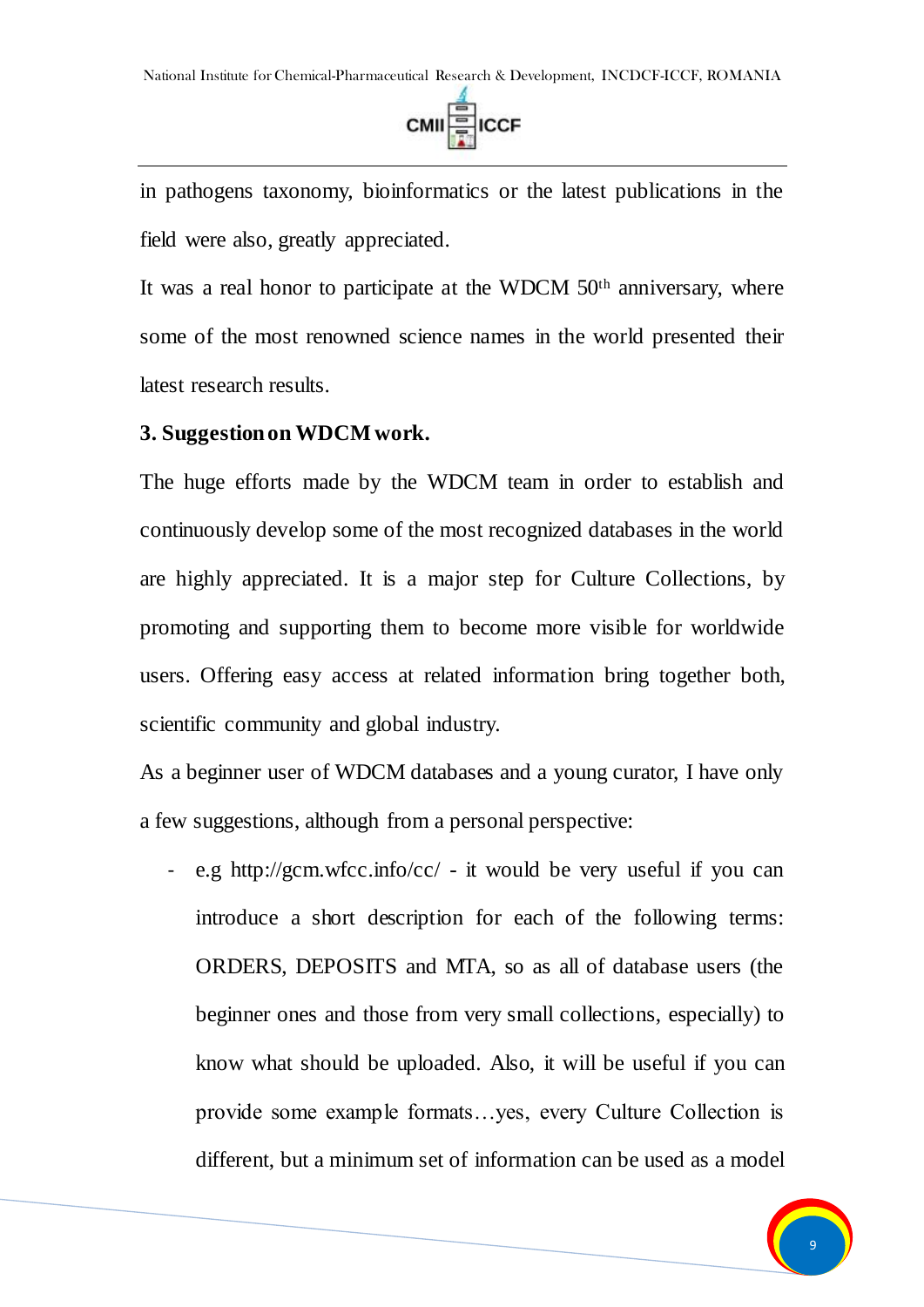

to adapt those documents, according to every collection's specific needs, of course.

- ABC database for microorganisms search should be better promoted; I have not seen any reference on WDCM website for this database.
- It would be easier if a special function for "password/user name" recovery" will be designed.
- Developing an "Industrial users" section will be a useful tool, so as the worldwide industrial demands and possible "supplies" from different research areas (e.g microorganisms, technologies, bio-products, drugs) easily connect.
- Organizing workshops for worldwide Culture Collections about the following thematic: "Why Standardization is so important nowadays, and how can it be implemented, even for small CCs, with limited financial resources?"; motivation - advantages, how to do it, what is mandatory, etc.

#### **4. Comments or suggestion on the training courses.**

First of all, I am very thankful for the opportunity which WDCM offered me; participating at this training course was a real chance to get familiarized with data management, so mandatory for curators.

Besides very informative lectures, WDCM training course offered an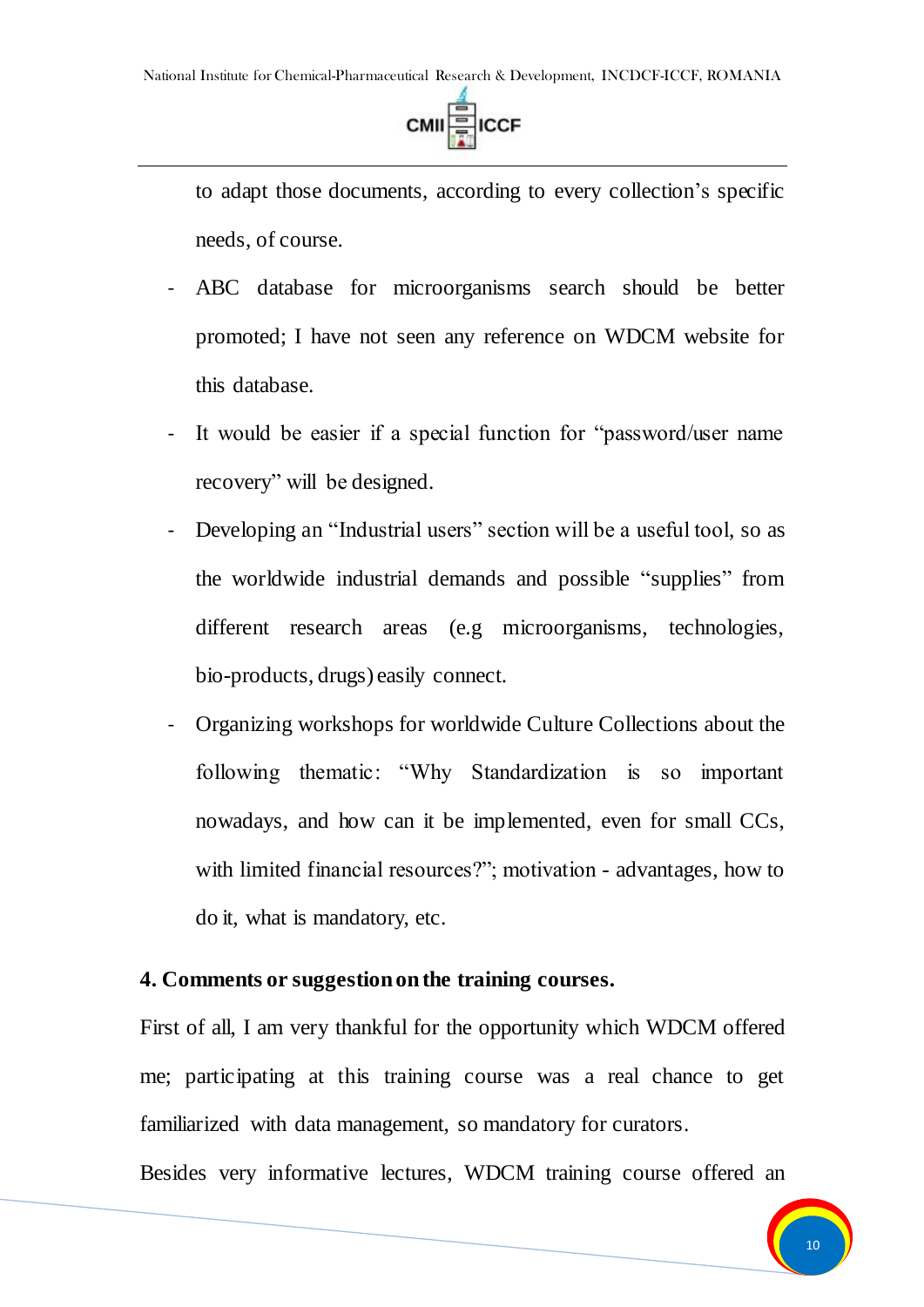

enlarged picture of how could biological resources be managed efficiently. Many examples of databases were provided and the trainees were "updated" with the latest research trends in various research areas. Although, I expected that Microbial Biotechnology will receive a more focused interest, because it is a valuable resource for the industry's sustainable development.

A better Wi-Fi connection would be appreciated in order to easy handle with the data practice tasks.

# **5. Suggestion on further cooperation between WDCM and your collection.**

First of all, CMII expects WDCM to continue supporting small Culture Collections to become widely known.

Secondly, as a Culture Collection of Industrial Importance Microorganisms, a further cooperation regarding Biotechnology promotion through WDCM work will be greatly appreciated.

It would be an idea if WDCM will concentrate some efforts in order to develop and implement a strategy to help small CCs to "grow-up" their economic potential. For example, in some developing countries WDCM's workshops could be organized, throughout the industrial users and researchers meet and present their needs and offers, respectively. In this case, WDCM, considered the most representative foundation for